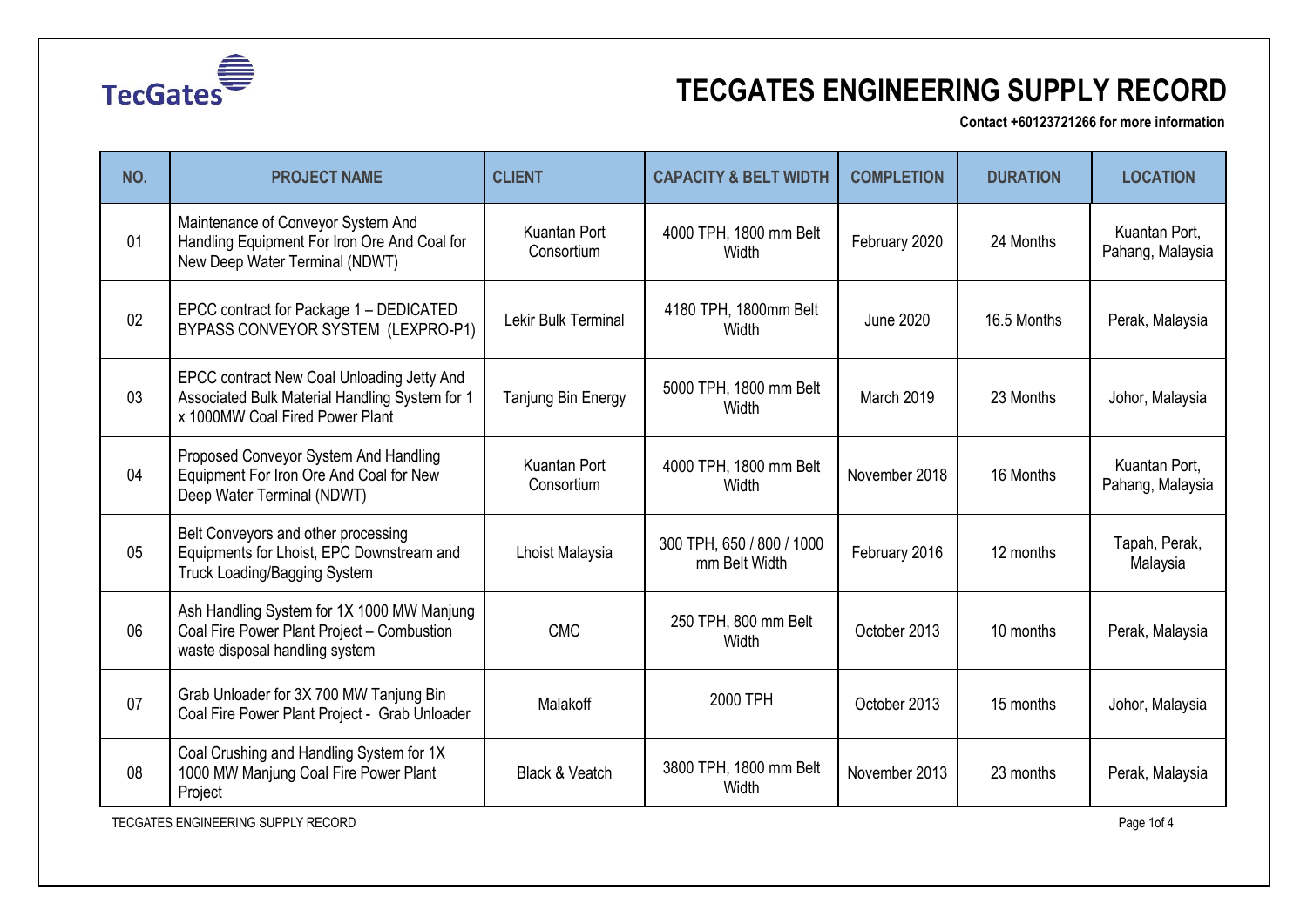

**Contact +60123721266 for more information**

| NO. | <b>PROJECT NAME</b>                                                                                                 | <b>CLIENT</b>                                   | <b>CAPACITY &amp; BELT WIDTH</b>                        | <b>COMPLETION</b> | <b>DURATION</b>       | <b>LOCATION</b>           |
|-----|---------------------------------------------------------------------------------------------------------------------|-------------------------------------------------|---------------------------------------------------------|-------------------|-----------------------|---------------------------|
| 09  | Tyre Chip Handling System for Pre-Calciner<br><b>Burning</b>                                                        | <b>YTL Perak Hanjong</b><br><b>Cement Plant</b> | 100 TPH, 800 mm Belt<br>Width                           | <b>July 2010</b>  | 6 months              | Perak, Malaysia           |
| 10  | Fertilizer Handling Conveyors for Bulkchem<br>Fertilizer at Westport                                                | <b>BulkChem Logistic</b>                        | 300 TPH, 1000 mm Belt<br>Width                          | March 2010        | 6 months              | Klang, Malaysia           |
| 11  | Coal Crushing and Handling System for Jawah<br>Tengah 1 x 400 MW Power Plant at Rembang,<br>Indonesia               | ZELAN / PLN                                     | 1750 TPH / 1000 TPH,<br>1400 mm & 1200 mm Belt<br>Width | May 2010          | 17 Months             | Jawa Tengah,<br>Indonesia |
| 12  | Revamping of the existing Belt Conveyors (56<br>units) for Clinker production line 5 & 6 at<br>Karcement, Kazakstan | <b>KARCEMENT JSC</b>                            | 1000 TPH, 1200 / 1000 mm<br>Belt width                  | <b>July 2007</b>  | $6\frac{1}{2}$ months | Kazakhstan                |
| 13  | Clinker Jetty Unloading Conveyors / Hoppers<br>for CIS Sabah                                                        | <b>Cement Industries</b><br>(Sabah) Sdn. Bhd.   | 500 TPH, 1000 mm Belt<br>Width                          | November 2006     | 9 months              | Sabah, Malaysia           |
| 14  | Tyre Chip Handling System for Pre-Calciner<br><b>Burning</b>                                                        | Lafarge MCB,<br>Langkawi                        | 100 TPH, 800 mm Belt<br>Width                           | February 2006     | 10 months             | Langkawi,<br>Malaysia     |
| 15  | Belt Conveyors for EOTC Replacement Phase<br>1 Project                                                              | Lafarge MCB, Kanthan                            | 150 TPH, 650 / 800 mm<br><b>Belt Width</b>              | <b>July 2005</b>  | 6 months              | Perak, Malaysia           |
| 16  | Gypsum / Clinker Handling Conveyor for<br>Cement Mill 7                                                             | Lafarge MCB, Rawang                             | 300 TPH, 1000 mm Belt<br>Width                          | <b>June 2005</b>  | 5 months              | Selangor,<br>Malaysia     |
| 17  | Limestone Handling Conveyor and Silo for<br>Vietnam Uong Bi Power Plant                                             | KHI / Tsubaco, Japan                            | 300 TPH, 800 mm Belt<br>Width                           | November 2005     | 4 months              | Vietnam                   |

TECGATES ENGINEERING SUPPLY RECORD Page 2of 4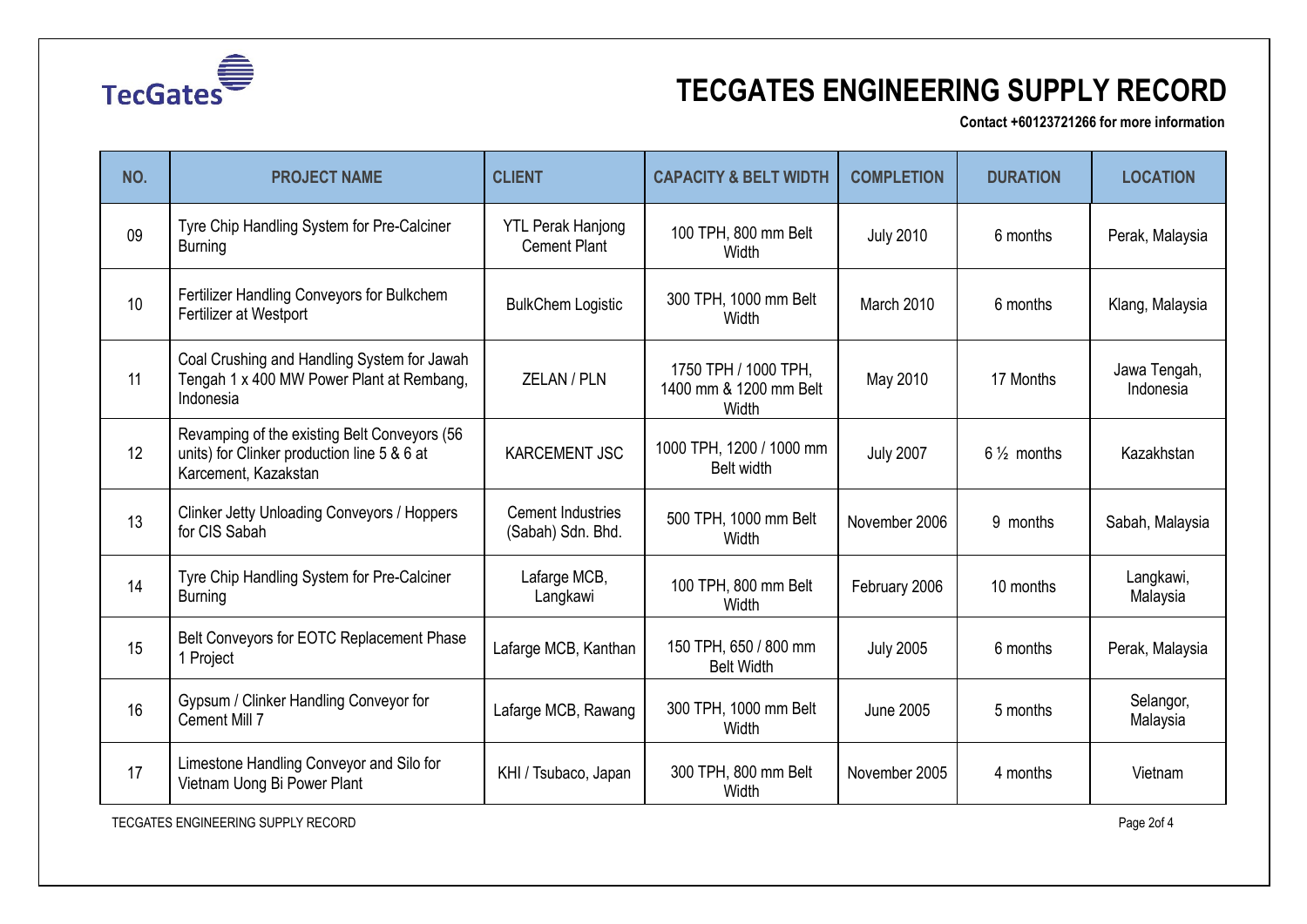

**Contact +60123721266 for more information**

| NO. | <b>PROJECT NAME</b>                                                     | <b>CLIENT</b>                      | <b>CAPACITY &amp; BELT WIDTH</b>                                    | <b>COMPLETION</b> | <b>DURATION</b> | <b>LOCATION</b>  |
|-----|-------------------------------------------------------------------------|------------------------------------|---------------------------------------------------------------------|-------------------|-----------------|------------------|
| 18  | Belt Conveyors and other Equipment for NPK<br><b>Fertilizer Plant</b>   | Petronas Nafas,<br>Gurun, Malaysia | 1000 TPH / 300 TPH,<br>1400mm / 1200 / 1000 mm<br><b>Belt Width</b> | September<br>2004 | 5 Months        | Kedah, Malaysia  |
| 19  | Coal Handling Conveyors for Paroseni Coal<br>Fired Plant, Romania       | Hitachi / Tsubakimoto              | 600 TPH, 1400 mm Belt<br>Width                                      | May 2004          | 4 months        | Romania          |
| 20  | <b>Proton City Dried Paint Waste</b>                                    | Enersave (M) Sdn.<br><b>Bhd</b>    | 100 TPH, 650 mm Belt<br>Width                                       | December 2003     | 1 month         | Perak, Malaysia  |
| 21  | Screw Conveyor for Aalborg White Cement                                 | Aalborg White Cement               | 100 TPH, 600 mm diameter                                            | November 2003     | 3 months        | Perak, Malaysia  |
| 22  | Clinker Handling Belt Conveyor System for YTL<br>Slag Cement, Westport  | <b>YTL Slag Cement</b>             | 1000 TPH, 1000 mm Belt<br>Width                                     | January 2003      | 4 months        | Klang, Malaysia  |
| 23  | Sludge Cake Waste Handling Conveyor                                     | Asasatu Sdn. Bhd.                  | 100 TPH, 650 mm Belt<br>Width                                       | May 2002          | 3 months        | Penang, Malaysia |
| 24  | Cement Handling Belt Conveyor for YTL Slag<br><b>Cement at Westport</b> | <b>YTL Slag Cement</b>             | 1000 TPH, 1000 mm Belt<br>Width                                     | August 2001       | 4 months        | Klang, Malaysia  |
| 25  | Conveyor System                                                         | Lafarge MCB                        |                                                                     | December 1999     | 2 Months        | Kedah, Malaysia  |